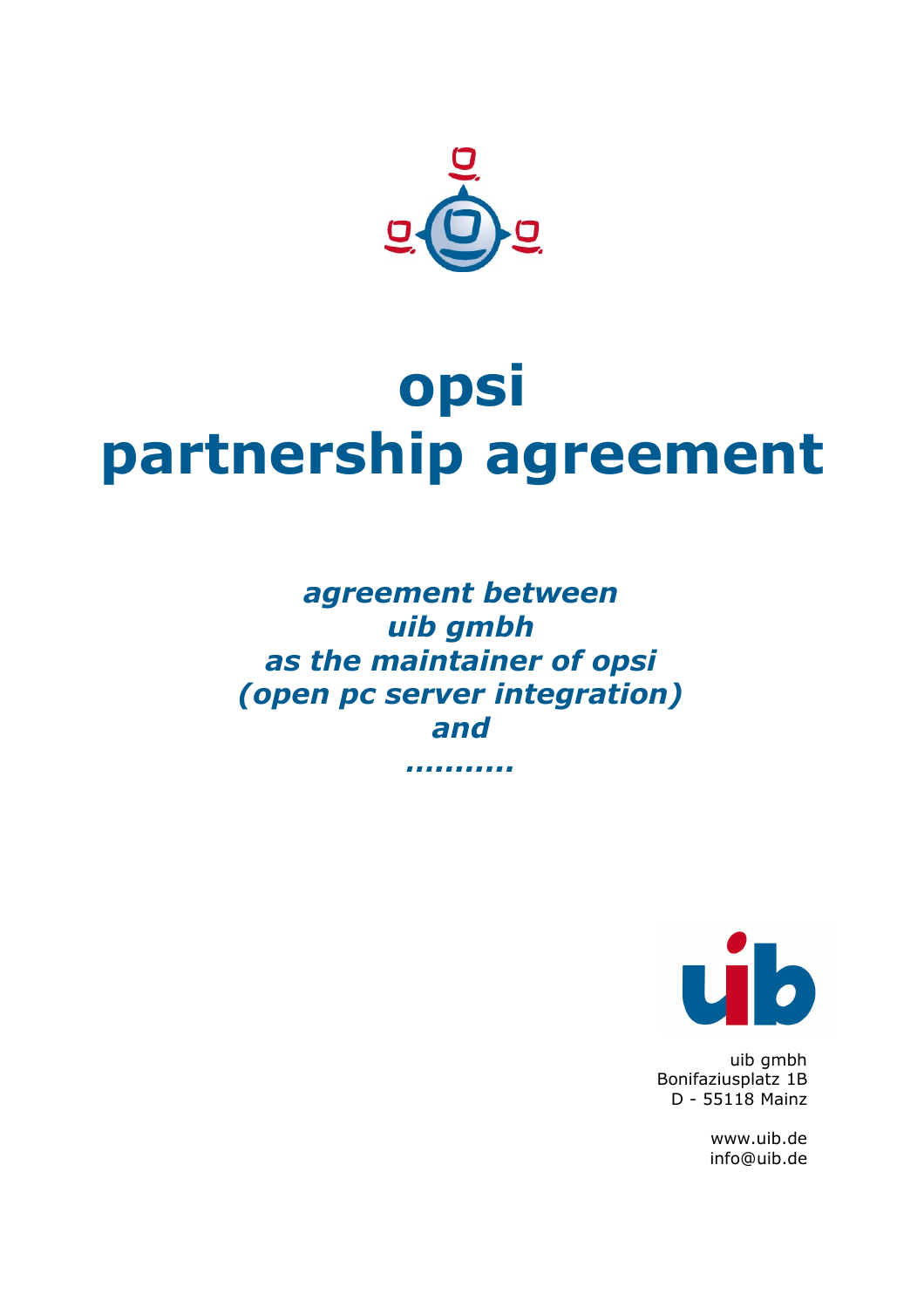



## **Table of Content**

| 1.5. Mutual trust.                                                         |   |
|----------------------------------------------------------------------------|---|
|                                                                            |   |
|                                                                            |   |
|                                                                            |   |
|                                                                            |   |
|                                                                            |   |
| 2.5. Mutual trust.                                                         |   |
|                                                                            |   |
| 4. Levels of partnership.                                                  |   |
|                                                                            |   |
|                                                                            |   |
|                                                                            |   |
| 5. Confidential information.                                               |   |
| 6. Software licenses, maintenance and support conditions, General Terms of |   |
| Business.                                                                  | 8 |
|                                                                            | 8 |
|                                                                            |   |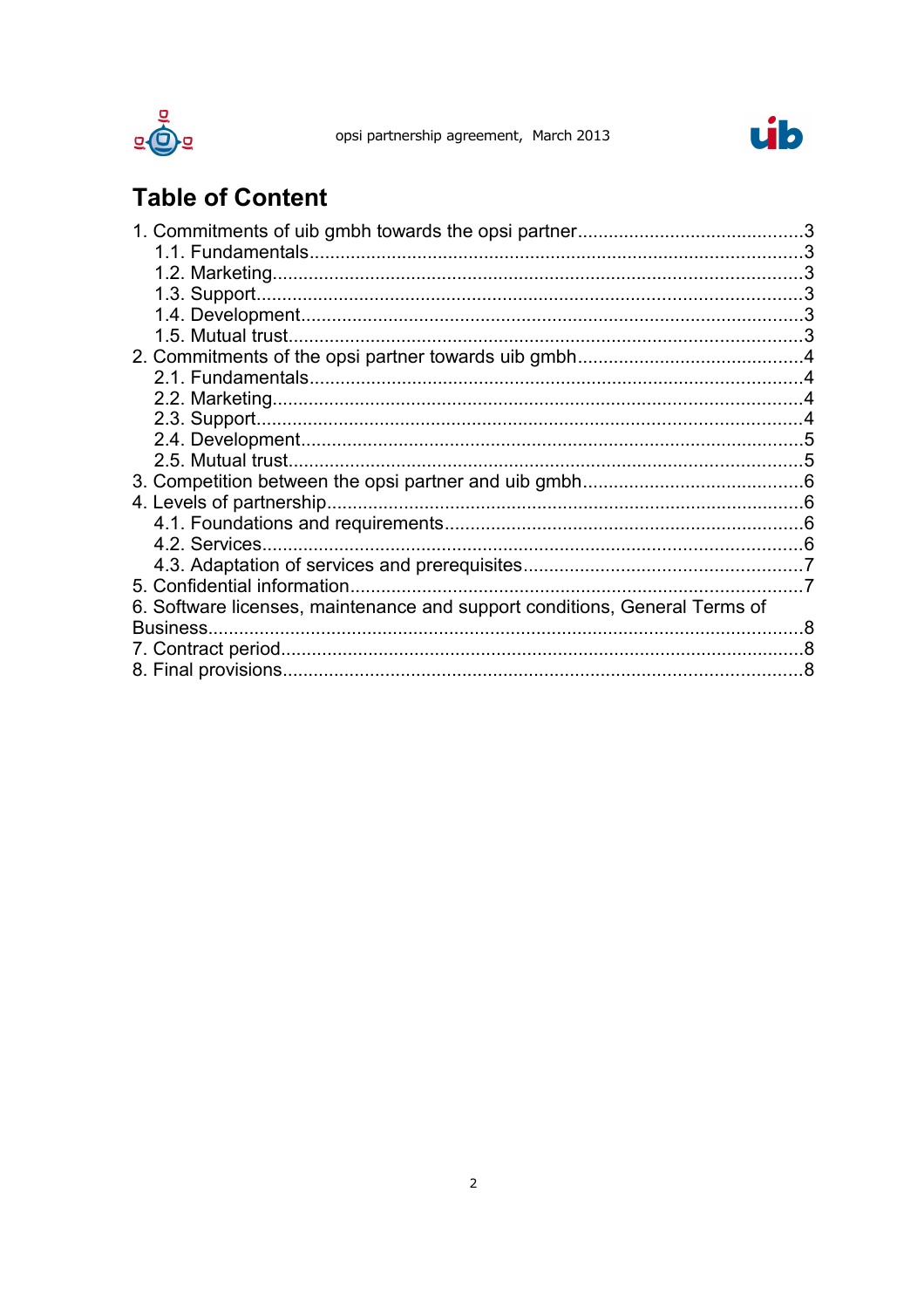



## **1. Commitments of uib gmbh towards the opsi partner**

#### *1.1. Fundamentals*

uib gmbh provides with opsi a powerful and reasonable priced open source system management tool, which the partner can use to provide solutions to his customers. These solutions can be based on opsi or integrate opsi components.

uib gmbh maintains and continuously develops opsi as a system management tool. Besides developing and maintaining the opsi software, uib gmbh also performs extensive marketing activities for opsi, which in turn is also beneficial to the opsi partner.

#### *1.2. Marketing*

The opsi partner is entitled to use the opsi trademark and logo and to present himself, according with his level of partnership, as an opsi partner towards the customer.

The opsi partner is entitled to use information and materials provided by uib gmbh, which are not classified as confidential. The materials can be used for marketing and sales purposes and may be forwarded to customers and interested parties.

uib gmbh lists the opsi partner classified as 'certified' or above at the official opsi website www.opsi.org. The opsi partner may contradict to be listed.

#### *1.3. Support*

uib gmbh discounts support contracts arbitrated by the opsi partner according to the opsi partner price list.

uib gmbh also provides third level support contracts to the opsi partner according to the opsi partner price list.

#### *1.4. Development*

uib gmbh grants the partner, according to his level of partnership, early access to beta versions and new developed components, which are not yet released as open source. The opsi partner may use these components for internal purposes, but may not sell, lease or pass them on, nor run them on customer systems.

#### *1.5. Mutual trust*

uib gmbh will handle informations given by the opsi partner confidentially, unless expressly declared for publication.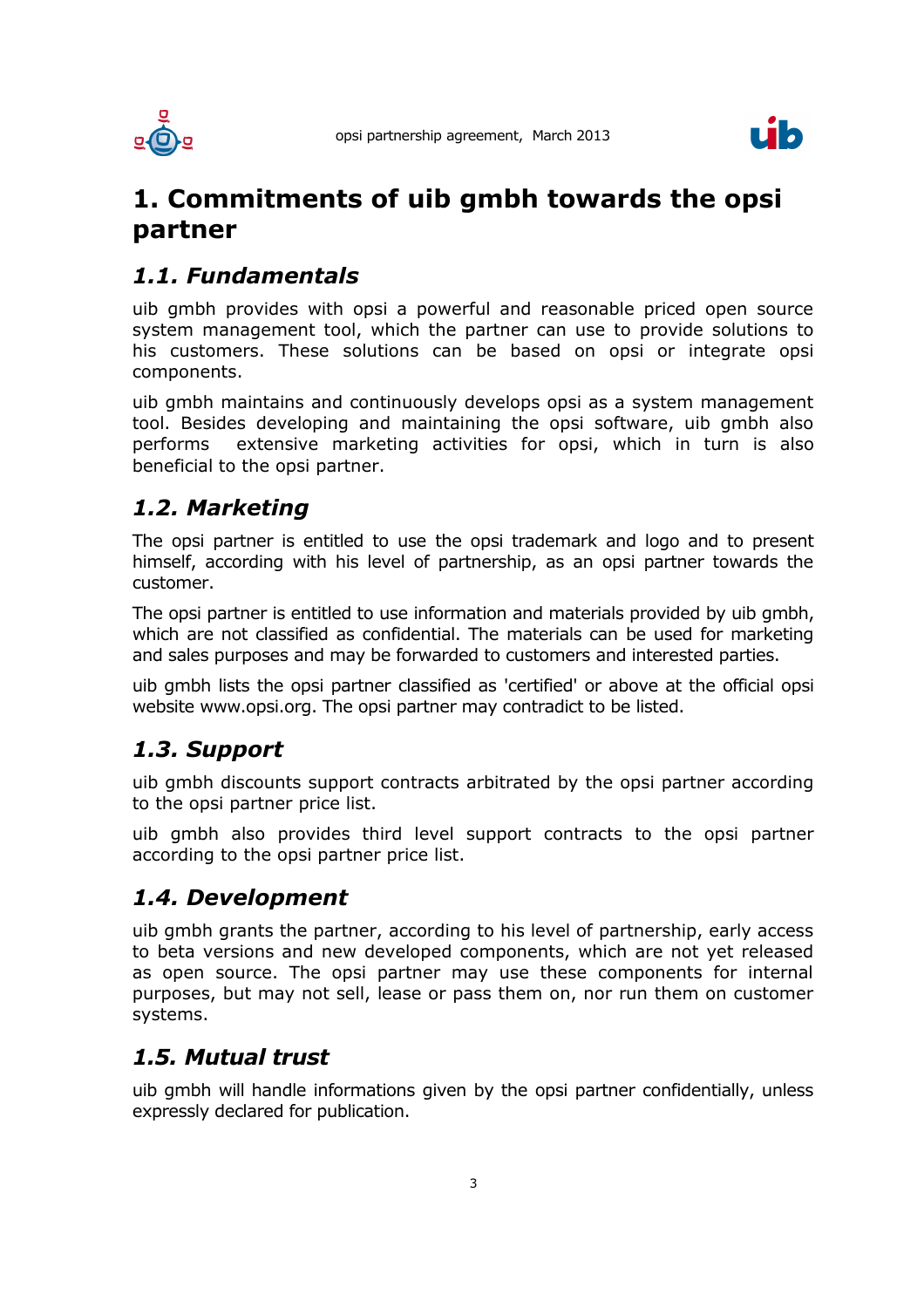



## **2. Commitments of the opsi partner towards uib gmbh**

#### *2.1. Fundamentals*

The opsi partner acknowledges opsi to be a product of uib gmbh and to be maintained by uib gmbh.

#### *2.2. Marketing*

The opsi partner has to make sure that with his advertisements opsi is clearly and visible indicated as a product of uib gmbh and shall provide the corresponding links to the website of uib gmbh.

The partner explains to the customer the need of an appropriate support contract with uib gmbh or covers this with an adequate third level support contract.

The partner informs his customers on potential future opsi developments and especially promotes co-financed opsi development projects enforced by uib gmbh.

For opsi marketing purposes of uib gmbh all information about extent, area, range and scope of opsi installations is relevant. The opsi partner therefore endeavours to get permission of the customers to forward some end customer information to uib gmbh (regarding the name and address of the company running opsi, configuration of the opsi products and the number of server and client systems).

The opsi partner therefore also endeavours to get the customer permission to

- publish some of that information, for instance as an opsimap entry at <http://www.opsi.org/map/>
- forward that information to other opsi partners
- be regarded as an opsi reference customer
- provide special scripts developed for or by the opsi customer to the opsi community (within the opsi Wiki for instance).

The opsi partner will support the opsi community as established and maintained by uib gmbh within his scope and possibilities, for instance by performing opsi marketing campaigns or collaborating with the public opsi support forum.

### *2.3. Support*

The opsi partner agrees to

- assume the responsibility for the end customer satisfaction according to his activities. Therefore he will do his best to answer technical questions in time and informs uib gmbh about any unsolved technical problems. Also the opsi partner makes sure, that only qualified staff will perform the end customer opsi support.
- handle questions about opsi within an opsi support contract and not within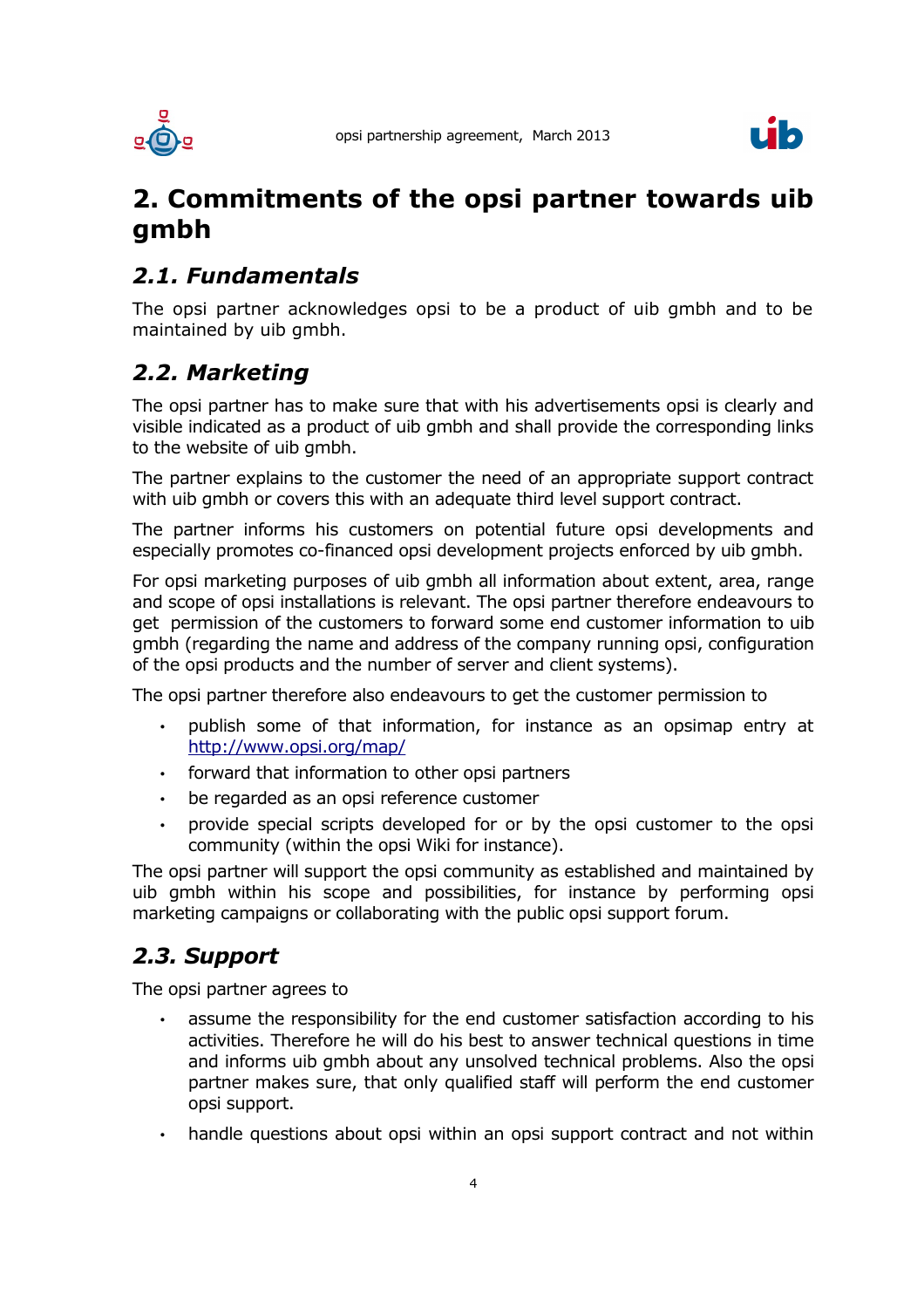





the public support forum. If the partner uses public support facilities, he is obliged to make clearly visible his commercial engagement and to declare his status as an opsi partner. This is not for restricting the opsi partners use of the community, but to prevent uib staff from doing the opsi partners support job without charge.

• not to provide in any form support for opsi installations, where the user has made modifications to use opsi components blocked or disabled by uib gmbh.

Context for this:

For practical reasons opsi releases may contain code, which is part of a cofinanced development project in progress. Until the development of these components is not fully financed by the project, these functionalities are available to participants of the co-financed project only.

Therefore opsi comes with a signed configuration file to enable or disable special features.

#### *2.4. Development*

According to the GPL, the opsi partner is committed to put any of his further development of code, which is under GPL, under AGPLv3 (or above) and to give uib gmbh notice of the development and grant code inspection.

To promote the opportunity to submit the code to the public opsi version, it is necessary to:

- forward the code in time to uib gmbh
- grant uib gmbh the (non exclusive but unlimited) ownership for the code, to sustain the possibility of a subsequently dual licensing of opsi.

#### *2.5. Mutual trust*

the opsi partner declares to

- use all material, information and access to information systems provided by uib gmbh for activities in connection with this contract only. This is nontransferable.
- inform uib gmbh immediately about contract relevant or forthcoming changes regarding the conditions and requirements the application as an opsi partner is based on.
- inform uib gmbh about activities and results from leads forwarded by uib gmbh.
- inform uib gmbh regarding the continuous qualification as a certified opsi partner. This especially means to inform uib gmbh about employees or coworkers leaving the company, which the opsi certification is based on.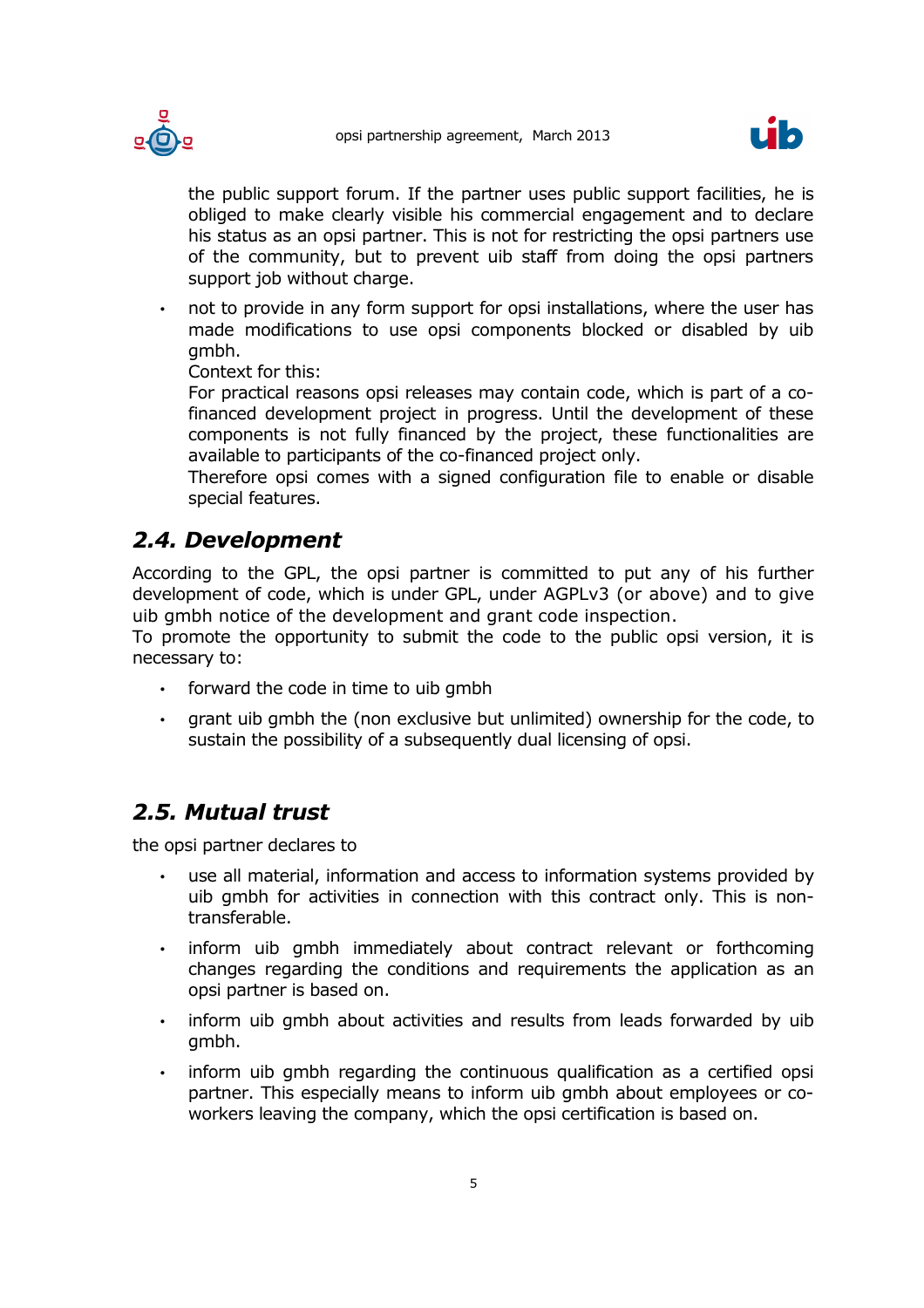



## **3. Competition between the opsi partner and uib gmbh**

uib gmbh also sells support and services to end customers directly. Therefore (at least within the German-speaking areas) competition between uib gmbh and the opsi partners cannot be prevented.

To defuse the competition situation as far as possible, the following agreements are made:

#### Lead Protection:

The opsi partner has the opportunity to inform uib gmbh about planned customer projects. Depending on the level of opsi partnership, uib gmbh ensures the opsi partner not to compete with him regarding that customer, as long as the opsi partner handles the customer project in an appropriate way, or at least for a period of three months.

In case the opsi partner reports to uib gmbh a planned customer project, where at the time of reporting already uib gmbh or another opsi partner are in the acquisition process with, both parties endeavour to find and agree on a way of handling this situation, which meets the interests of both parties at its best.

The Lead Protection is not applicable for a public invitation to tender.

#### Third Level Support:

The opsi partner is not allowed to provide third level support without permission of uib gmbh. Third level support in case of opsi is any support, which is not given directly to a system administrator of an end customer. According to this, firms and organisations providing system administration for third parties as a core activity, are not an end customer.

## **4. Levels of partnership**

#### *4.1. Foundations and requirements*

Within the opsi partnership program several levels of partnership are available.

The different levels of partnership and prerequisites for this are stated in a separate document regarding the opsi partnership program.

#### *4.2. Services*

Each level of partnership is connected with special services and requirements provided by uib gmbh.

The opsi partner agrees to

• meet the requirements to qualify for a specified level of partnership,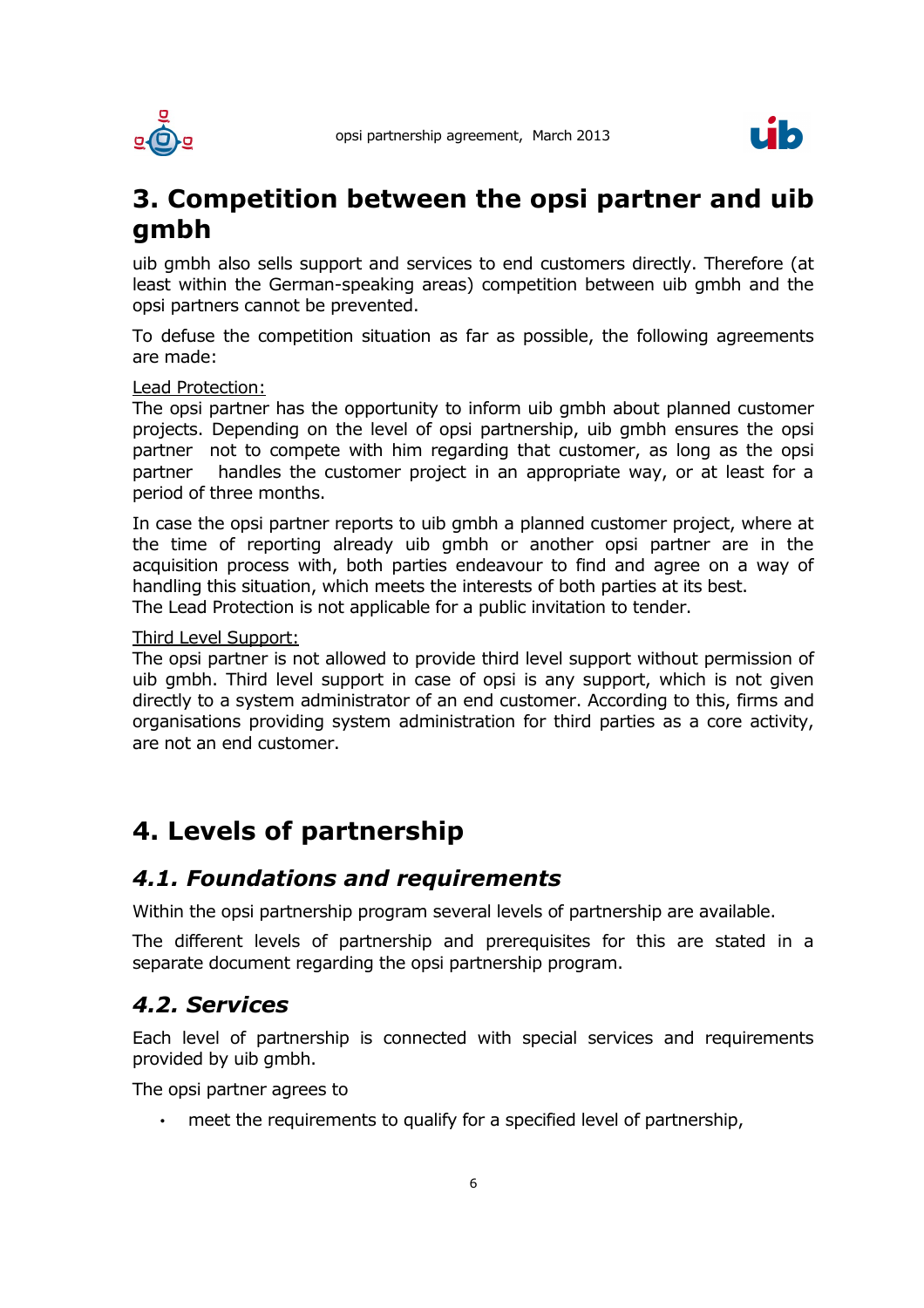



- permanently meet these requirements,
- report to uib gmbh immediately any changes regarding the qualification for a specified level of partnership. To keep up the level of partnership, loss of qualification has to be replaced within three months.

If not uib gmbh is informed in time or if the lost qualification is not replaced within three months, the opsi partner can be downgraded to the level of partnership, which meets his actual conditions.

### *4.3. Adaptation of services and prerequisites*

In correspondence with market development, uib gmbh will adapt the prerequisites and services connected with a specified level of partnership. Changes of prerequisites and services will be announced to the opsi partner with a period of notice of at least three months. If such a change is announced by uib gmbh, the opsi partner has an extraordinary right of termination within one month after the announcement.

By not declaring the extraordinary termination, the opsi partner accepts the announced changes and declares to agree with.

# **5. Confidential information**

Confidential informations are:

- informations regarding customers and interested parties
- informations regarding any not yet published products, product components and services as well as the technical background information.
- informations, which the opsi partner provides to uib gmbh, as there are customer informations for generating a license key or financial reports etc.
- all information declared as "confidential", especially all information published at the opsi partner website.
- any further written agreements between the contracting parties classified as confidential.

The recipient of the information commits himself to handle the information with the same common standard of care and discretion, which he would handle his own confidential information with, and to protect the information from forwarding, disclosure and diffusion.

The recipient of information commits himself to use the information only for the purpose it was forwarded for, or for the benefit of the information provider.

Forwarding information to third parties requires explicit written allowance of the information provider.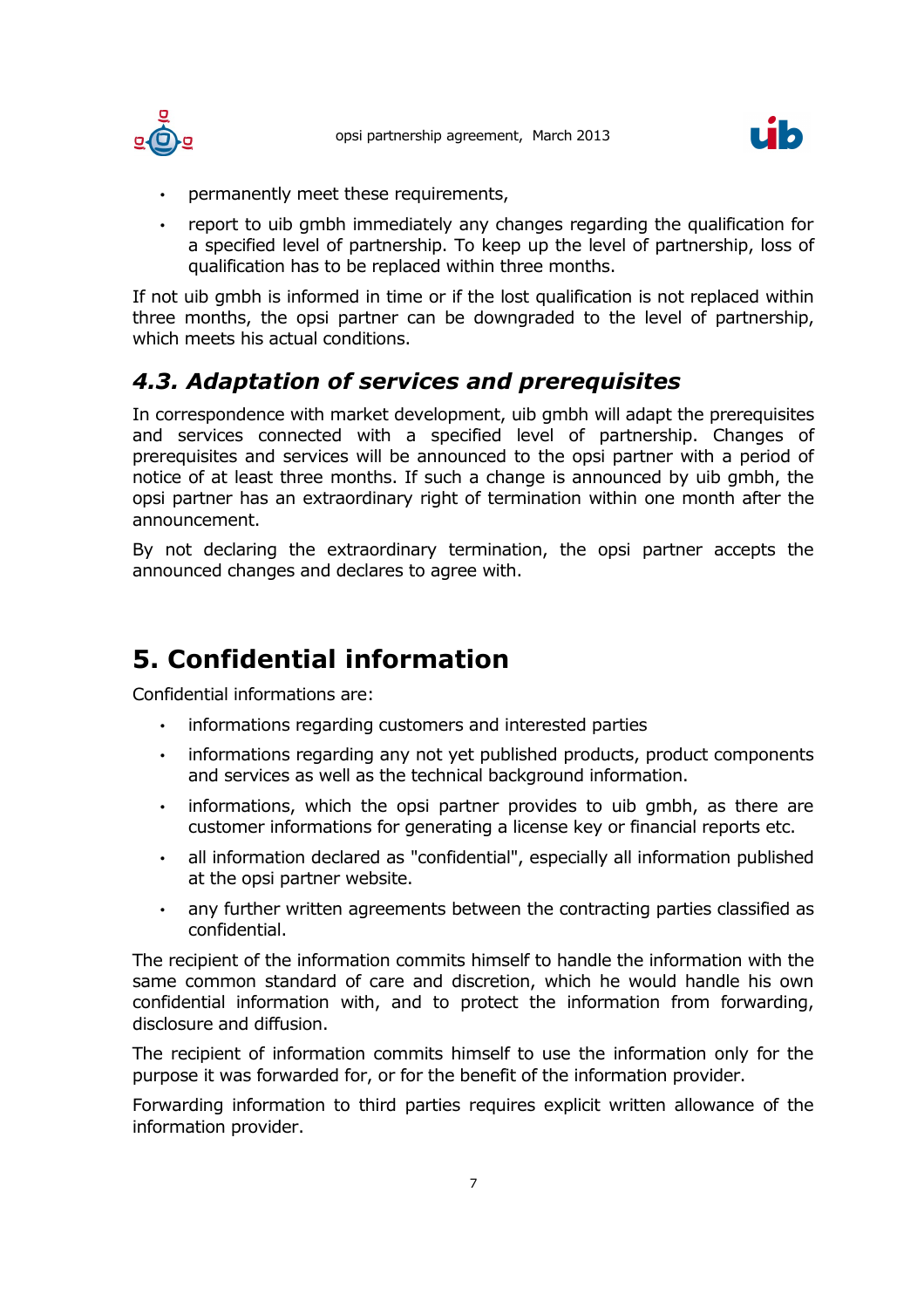



## **6. Software licenses, maintenance and support conditions, General Terms of Business**

The opsi partner explicitly accepts the software licenses and agrees with the conditions for opsi maintenance and support. He also accepts the General Terms of Business of uib gmbh. These licenses, contracts and terms of business are part of this contract and basis for all actions under the terms of this agreement. By accepting this, the opsi partner explicitly forgoes the repetitive acknowledgement of the according terms of business, which is usually required with each single order.

uib gmbh commits to inform the opsi partner in time about any change of these conditions. In case of announcing such a change in conditions, the opsi partner may cancel the opsi partnership within two weeks notice.

The opsi partner commits himself to pass on the same license, maintenance and support conditions to his end customers, as far as he resells uib maintenance or support services to his customer. He will ensure that the end customer meets the license conditions and report to uib gmbh violations of the license conditions, if he obtains knowledge of such violations.

The partner will not in the name of uib gmbh give any guarantees or the like.

The General Terms of Business of uib gmbh are regarded as a part of this contract.

## **7. Contract period**

The contract period is unlimited.

Contracting parties can terminate the contract by written notice without stating a reason. The period of notice is one month.

With termination of the contract, the former opsi partner is no longer entitled to use the opsi trademark and logo, nor any documents provided by uib gmbh, unless they are under GPL or any other free license. The former opsi partner is obliged to return or destroy all exchanged data and information, unless it is under GPL or any other free license.

## **8. Final provisions**

The place for jurisdiction for all parties is Mainz, Germany.

This is a contract between the opsi partner and the uib gmbh in Mainz. German law applies to the legal relationship resulting from this contract.